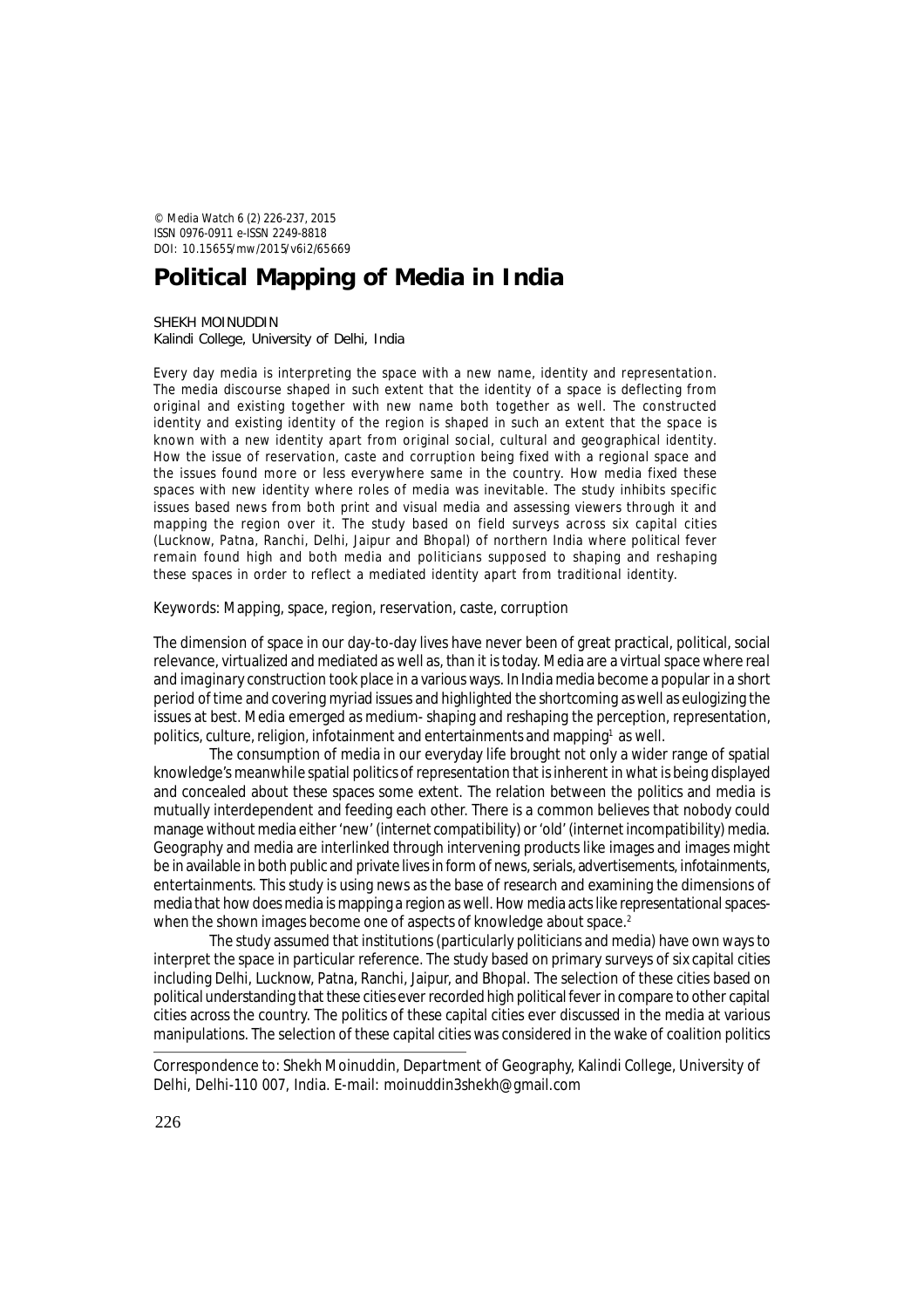# in the country.

The study considered *news* pertaining to reservation, caste and corruption as data from both newspapers and TV news channels, which is already in public domains in various manifestations. The respondents were asked to give answers of each question in the questionnaire (comprises a set of forty questions on each questionnaire) on following issues (reservation, caste and corruption) based news which appeared in the respective media in their region over time. The study considered fifty peoples from each city. The nature of the questionnaires was basic which comprised- the understanding, the role and the effect of news (media space) in day-to-day life with respect to the news appeared in the media.

Politics is an inevitable act and reflect as contentious activities during the execution of any project for example, disclose something hidden agendas and motivate supporters. Politics is an omnipresent act that helps us to know the project (political sense) as quite contested knowledge. How do Indian media mapping the project and promoting business and for what purposes involved in such mapping act. In Indian politics the project likes *reservation* issue, *caste* issue and *corruption* issue ever enjoyed grandeur support from politicians and even some time they played catalytic role and shaping and reshaping these issues as well. There are many issues apart from these issues which were nurtured by politicians for various political purposes.

Reservation issue is considered one of older issues in India and shapes and reshapes the politics in contested ways. The issue remain available in between politicians at myriad capacities including implementation, monitoring and evaluation levels. This study is not about to follow the issues rather an attempt to understand the value of these issues in the media. For example, the issue of reservation was considered so much sensitive and could be analysed through peoples and politicians participation as well. The gravity of the issue can thus address to stipulated laws mentioned in the constitution of India and implemented through proper mechanism. The reservation policy of India is enjoying the constitutional sanction and governed by constitutional laws. The relevance to issues and its extent is quite broader. However, the relevance to the issue discussed at various platforms including media regarding merit and demerits of the reservation policy and its political dimensions as well. In fact, everybody wants reservation and giving justification about his or her suitability for reservation case. However, one section are opposing any kind of reservation policy while another one is supporting, that dualism of thinking indeed shaped and reshaped the people's perceptions over the issue.

The reservation issue matured over time and often drawn attention hence, the issue becomes violent in some part of the country. Hence, particular region $^3$  or territory supposed to responds the reservation issue eagerly whenever the other regions are quite passive over the issue. The case of mapping can understand through this assumption as well. Kirori Singh Bainsala<sup>4</sup> was leading the agitation in Rajasthan and after successful agitation of both road and railway block he was able to convince the state government and Rajasthan government issued a notification regarding the approval of reservation under state laws. Similarly, the Brahmins community of Rajasthan is also demanded 14per cent reservation about Economically Backward Classes (EBC) in Rajasthan. The overall reservation in Rajasthan is now 54 per cent which is already crossed the limit of 50 per cent fixed by Supreme Court at a time but in exception case, some relaxation is permitted. However, Rajasthan government (under chief minister of Ashok Gehlot) tried hard and pacify the leaders over the issue for while.

The mobilisation for reservation starts in the region under common minimum demand and peoples agitated across the road and railway line and obstructing in the smooth passage. The political parties and media played an important role during agitation that shaped the territory as 'pro' supporter of reservation. The demand for reservation was discussed in the media to counter the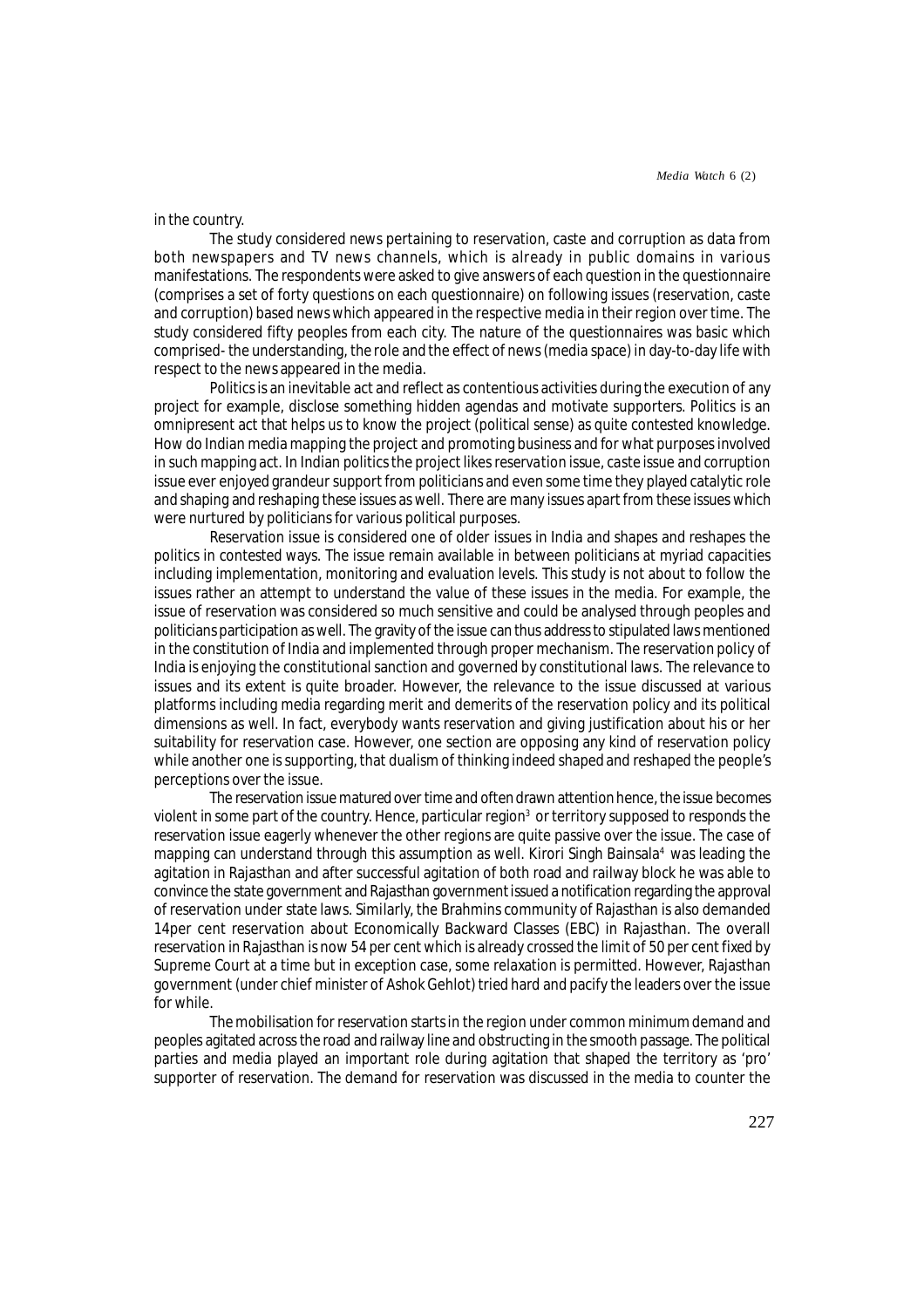spatial imbalance. Hence, one community becomes developed while other community remain backward with the times. In fact, the whole region was mapped as peoples who had been demanding reservation for the sake of personal purpose or social purpose or something else purpose. Across media, the region and territory was drawn as 'pro' reservation space and overall impression was that why particular region is supporting the political project. Media addressed particular assumption as 'pro' reservation where the role of media and politicians was suspicious.

Similarly, the caste issue discussed in between the peoples since ancient time in India and still playing in every folds of life. Nevertheless, parallel to reservation issue, caste issue is also omnipresent in India and people's practicing at myriad form in their day-to-day activities. The gravity of caste feeling is almost same in the country except some urban pockets where it is subject to individual practices. For example, caste issue is much sensitive issue but some regions show much sensitiveness, why. Caste is considered a social problem in India. The domain of caste politics is some extent found in every Indian state but the way it was shaped and reshaped in Bihar and Uttar Pradesh that is somehow attracted the attention of peoples which had discussed the issue at myriad forms.

In these states, caste does matter in politics and even politics is some extent influence by permutation and combination of caste factor. The popular 'social engineering' of former Uttar Pradesh Chief Minister Mayawati during 2007 assembly election made a history in various aspects when she brought both Brahmins and Dalits together and paved a new political dimension which was unexplored so far in the name of caste politics. Thus, the region were mapped as caste politics region or where caste does matter in politics and in 'others'<sup>5</sup> as well. This may be one of understanding along with reservation issue to acknowledge the political mapping as one of perspective where media played an instrumental role.

Along with reservation and caste issue, the corruption is also found in every strata of life and over time it is tagged to some particular region irrespective of universal features and discussed in the media and political circle for various reasons. The corruption phenomenon in fact found in both rural and urban space with varying range. The urban space particularly metropolitan cities are raising the issue of corruption vociferously. In order to check corruption, the social activist Mr Anna Hazare<sup>6</sup> demands for the Jan-Lokpal and he made public agitation which was spread over urban India very swiftly while the response from rural India was not as active as urban people responded over it. However, the role of media was under several criticisms for supporting the movement and from first day the role of media was conspicuous. Across the urban places where peoples raised their voice against the corruption were considered as responses to the issue. Thus, reservation, caste and corruption issue had own attachments with particular space and shaped and reshaped the space accordingly over period where media played instrumental role.

Mapping is a tool to address the space politically. Mapping of course about to draw a line or delineating a piece of land from another or separating one view from another to show distinguish identity. It might be myriad in dimensions and can interpret in many ways. Chinese popularized the practice of maps in the world for various reasons while the peoples of Middle East used the maps to indicate the worlds while the Europeans used to show their colonies at best. "The notion that Europe should be at the middle of the global map reflected both the role of Europeans in the development of cartography and the imperial power of Europeans states, especially in the nineteenth century" (Black, 1997: 37). In other words, the people supposed to respect the value of mapping as practice and part of extended authority where one is creating a buffer zone to address the authority of 'others'. Mapping is in fact a perspective of various advocacy that works together to know the different understanding in a contested ways. The mapping may be some time straight or sometime concocted in its appearance. The news appeared as representational spaces.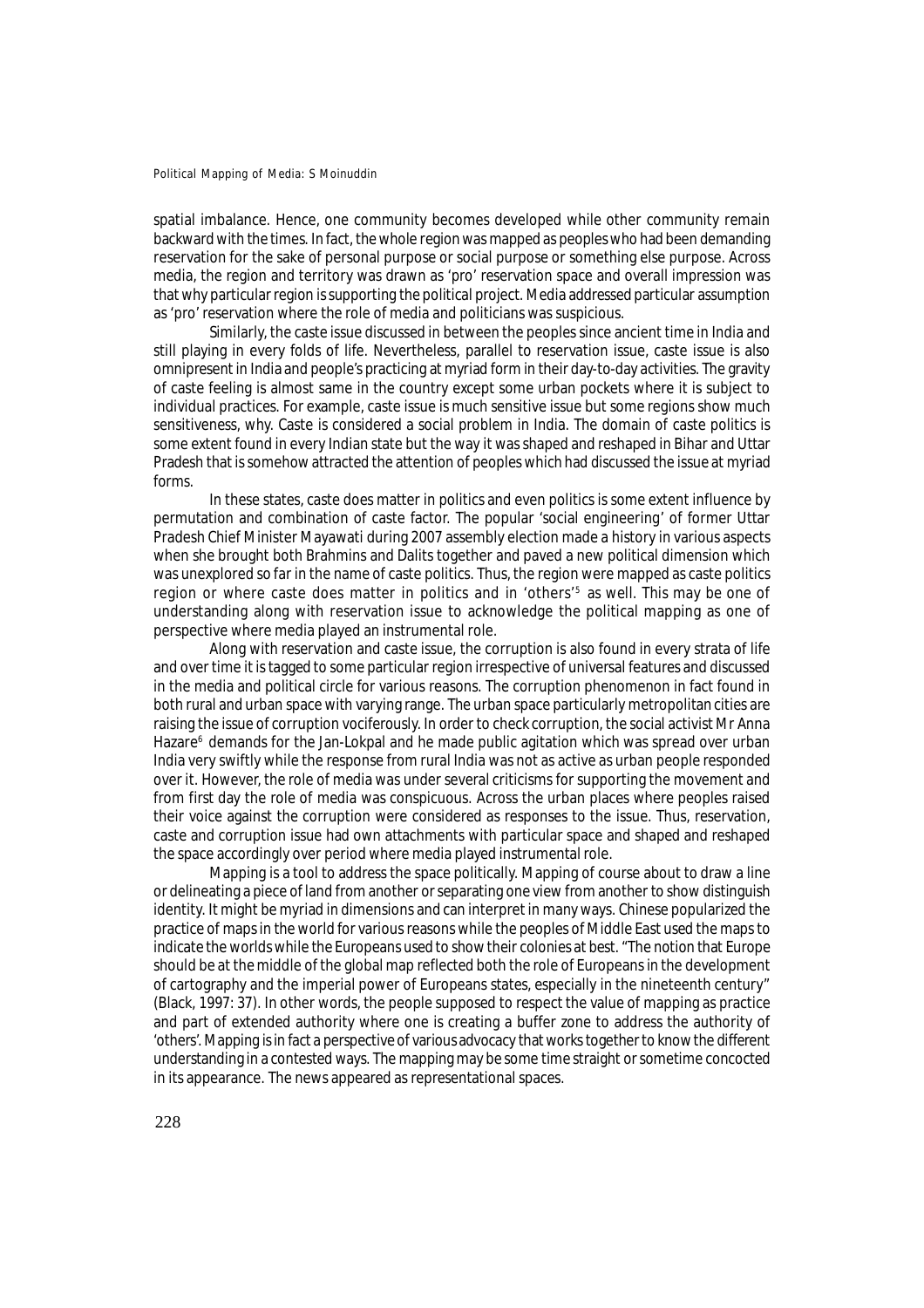# **Media as Representational Spaces**

Representational spaces can understand through two ways wherein the study tried to rope two different ways including theoretical and illustrations explanation.

I Media as 'representational spaces'<sup>7</sup> can understand in two instances when first part is supposed to theoretical while second part is the field based where an individual can take his/her position to understand the role of media. Media is inevitable to every society. "Everyday life and the operation of society depend on mediated communication" (Lunby, 2009: 1). Modern media (combination of old and new media) develop as a sign of technological growth in order to show spatial glimpses of manifestations of *images*. These manifestations come through mix blend of 'real' and 'imagination' portrayals. Media acquired social recognition and became social phenomena in term of influencing and determining the spatial course of action as well. Media is pervasive phenomena and covering almost all issues which appeared in the space. Both developed and developing country followed media business in various ways in order to ensure the flow of information. Media touched both poor and rich at different capacities. The pulse of everyday life from morning to evening varies from the media wherein both 'public' and 'private' represented in different dimensions. How much an individual is carrying media in their daily use? Jeffrey and Doron (2012) argued through research that Bahujan Samaj Party used mobile phone technology to ride over power in 2007 assembly election in Uttar Pradesh.

"New media technologies are transforming the place of the media in home and life and are contributing to the changing 'where' of the everyday. Increasingly, the pulse of the everyday, beating in streets, in workplaces, in transport hubs, in cars, trains, planes and buses as well as in homes, is multi-layered and on the move, happening simultaneously here *and* there, or operating across thick global transport and communication connections" (Thornham et al. (2009: 497). Habermas develops the idea of the *'*public sphere' (1974) and examined the role of media in a democratic administration in respect to Europe. Marshall McLuhan infers 'The Medium is the Message' (1964) and explores the role of media in order to know that how media is shaping an individual's consciousness, culture, and society and considering as an active agent of historical change. Noam Chomsky and Edward S. Herman infers Marxist analysis of media as 'manufacturing consent' (1994) through influence of spatial elitespolitical, military, cultural-who work collectively to maintain the interests of the influential in a class society. Stuart Hall offers in 'Encoding-Decoding' (1980) to understand the elements of media communication and communication process as a whole, how communication retrieve and send. Jean Baudrillard argues that 'Simulacra and Simulation' (1981) is a post-modern vision of a world in which media marked every day to such an order that the boundaries between the 'represented' and the 'real' have softened, producing a mediatised 'hyper-reality' where simulations signs and codes come to constitute everyday life activities (Greer, 2010). "Embodying complex symbolisms, sometimes coded, sometime not, linked to the clandestine or underground side of social life, as also to art" (Lefebvre, 1991: 33). Henri Lefebvre further argues that "space as directly *lived* through its associated images and symbols, and hence the space of 'inhabitants' and 'users', but also some of artists and perhaps of those, such as a few writers and philosophers, who describe and aspire to do no more than describe. This is dominated-and hence passively experienced-space which the imagination seeks to change and appropriate. It overlays physical space and making symbolic use of its objects. Thus representational spaces may be said, through again with certain expectations, to tend towards more or less coherent systems of non-verbal symbols and signs" (p.39). Representational spaces are about experiences of our daily life with symbols of 'real' and 'imagination' which is posed as alive wherein media played an instrumental role. "Representational space is alive: it speaks, it has an affective kernel or centre: Ego, bed, bedroom, dwelling, house; or: square, church, graveyard. It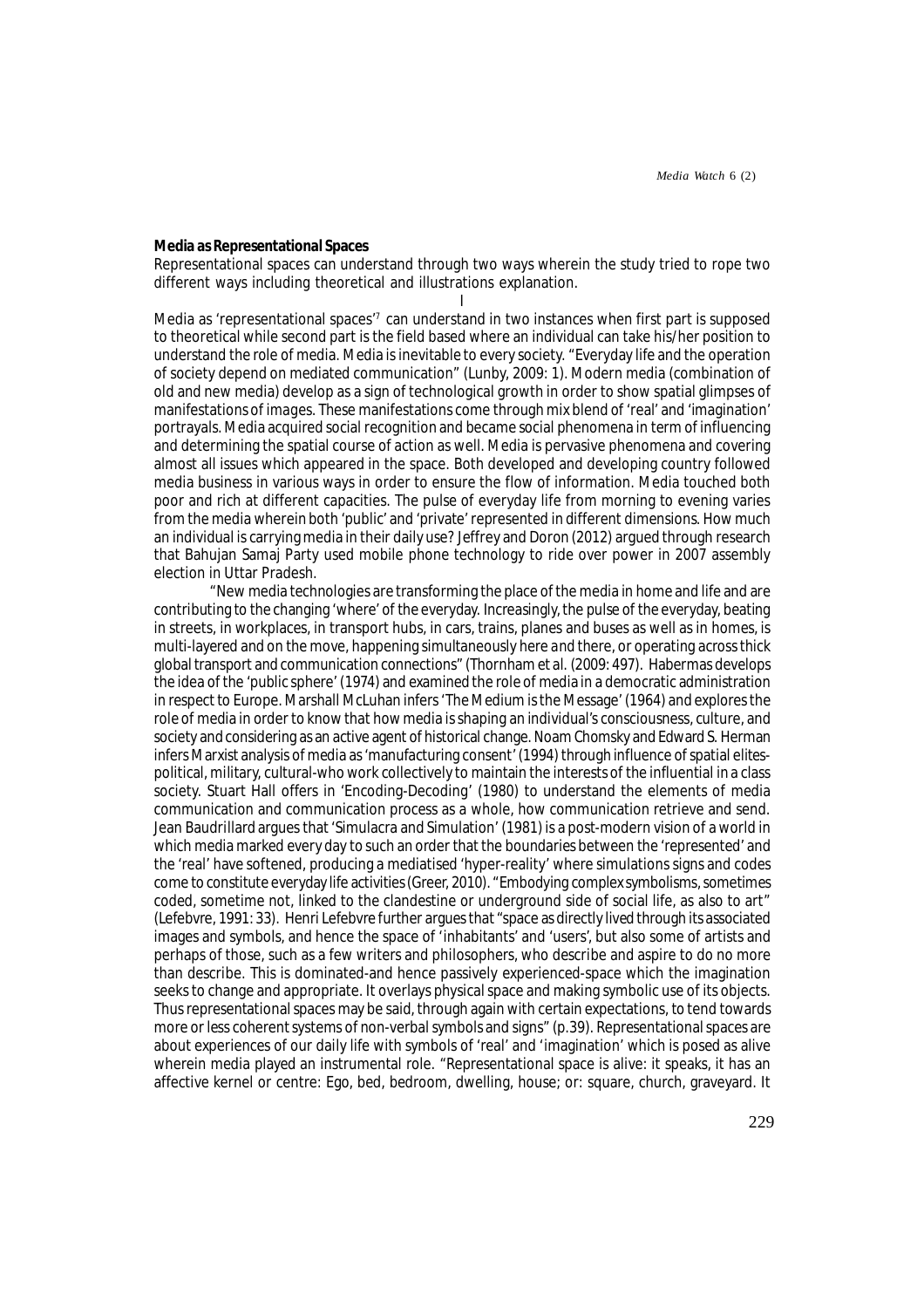embraces the loci of passion, of action and of lived situations, and thus immediately implies time. Consequently it may be qualified in various ways: it may be directional, situational or relational, because it is essentially qualitative, fluid and dynamic" (p.42).

**II**

Representational spaces can perceive through an act of media. In 2006, a Bollywood movie *Rang De Basanti* directed by Rakeysh Omprakash Mehra, starred by Amir Khan and others, in the film they (characters in the movie) are making protest at India Gate (a war memorial located in New Delhi) against government. Meanwhile in the movie, they are making India gate as symbol, denoting the government's position, and making protest at India Gate is something like making protest against government decision over an issue.

Henceforth, India Gate becomes a space for protest or registers their protest against government position. Peoples supposed to do protest at India Gate under political and non-political organization. Since the popularity of the space, ordinary citizens are also used the space to do protests and lodge their complaint against government apathy over their demand. Over period, numbers of candle march organized to lodge their protest at India gate. How representational spaces (India Gate) become a notion for government? Since the film *Rang De Basanti,* who changed the attitude of people's to fix with a space wherein they can protest and register their dissent voice very firmly and loudly?

The selection of a space in order to do protest is indeed a strategic decision to collect peoples at maximum strength. Hence, the selection does matter to shape the space into a potential space. During April 2011, a massive huge gathered for a week at Jantar Mantar (located in Delhi with architectural astronomy sites built by Maharaja Jaisingh II of Jaipur) nearby India Gate under the leadership of social worker Anna Hazare for demand of 'Jan-Lokpal*'.* The issue becomes contentious between government, people, and political parties during the movement. In this protest Jantar Mantar become space of protest (representational spaces) and the space become centre stage, since then many protest held for some other reasons apart from this protest but *Anna Hazare* led protest attested a new identity to the space in order to raise voice against government very arduously. Since then, many protest or hunger strike was organized under various political and non-political organizations at Jantar Mantar. The media participation was inevitable in this protest and even some sections are accusing media for patronizing this movement against government. However, Jantar Mantar become lively space after Anna Hazare's movement, of course Jantar Mantar was very much there prior the movement but the way media made coverage to this movement has given a new representation to the space.

In December 2012, again a massive crowd gathered at India Gate to lodge their protest against the government. The protest was organized in favour to show solidarity with rape victims (Nirvaya's case). Again, media especially social networking sites play a catalytic role and provide platform to share common feeling and anguish against the crime. Thus, both India Gate and Jantar Mantar emerged as public spaces and become representational spaces with different sign and symbol. How these representational spaces become central space in order to organized protest against government. The role media was under scrutiny for construction of such spaces irrespective of different sign and symbol. How news (media) does plays a role of shaping and reshaping a space.

### **An Impression of News**

People were asked about the appearance of news in the media about the issue (reservation, caste and corruption) in their respective place (region). In Jaipur, around 70 per cent people felt the news ever presented in straight manner while 30 per cent has the different opinion and believed that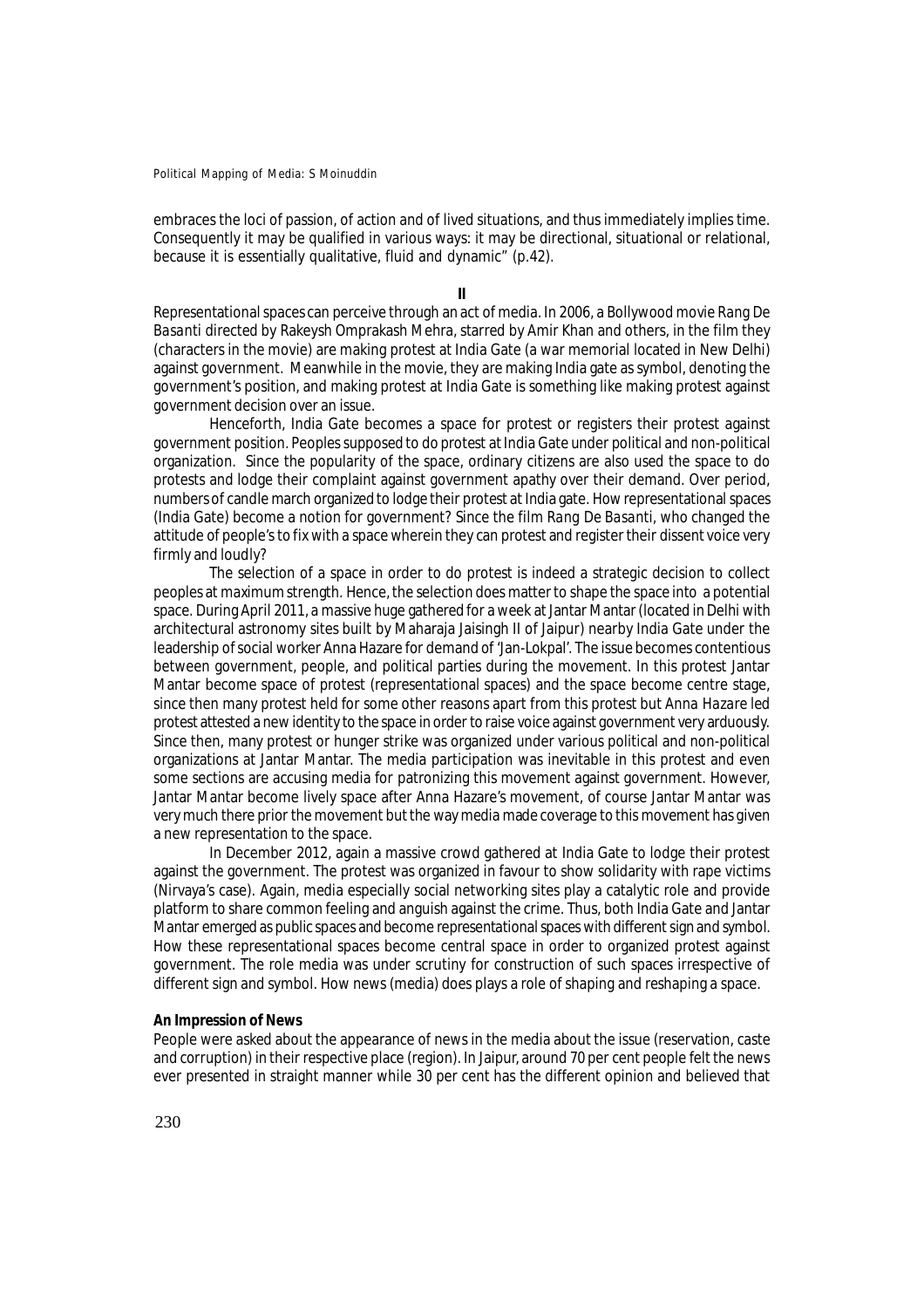news appear in a constructed manner. In Lucknow, around 84 per cent people assumed that news are constructed while 16 per cent people felt it is straight, so ever. In Delhi, around 46 per cent agreed upon that news is ever straight while 54 per cent does not agree rather felt that news is constructed in first looking. In Patna, around 36 per cent people believed that news ever seems look straight while 64 per cent people felt that news ever found in constructed manner. The utmost respondents believed that news apparently found constructed where content being shaped and reshaped in some extent to presents the contexts of issue in very aesthetic manner and reflect the meaning in different direction<sup>8</sup> (Table 1).<br>Table 1. Impression of news

| City          | What was your reaction when you saw the<br>News first time |          |    |
|---------------|------------------------------------------------------------|----------|----|
|               | Total<br>Straight<br>Constructed                           |          |    |
| <b>Bhopal</b> | 17 (34%)                                                   | 33 (66%) | 50 |
| Delhi         | 23 (46%)                                                   | 27 (54%) | 50 |
| Jaipur        | 35 (70%)                                                   | 15 (30%) | 50 |
| Lucknow       | 8(16%)                                                     | 42 (84%) | 50 |
| Patna         | 25 (50%)                                                   | 25 (50%) | 50 |
| Ranchi        | 18 (36%)                                                   | 32 (64%) | 50 |

Source: Survey conducted during 2012-13

The contested mapping is unlike fact when same content being served in different political colour in farce views.

# **Political Content in News**

Political news remain considers an important constituent of newspapers and news channels. In Bhopal, around 72 per cent people agreed that politics comprises a basic content of news stuff while 28 per cent people do not agreed upon it. In Delhi, around 88 per cent people said 'yes' that politics comprises of basic units in news and while 12 per cent does not agreed. In Jaipur, around 68 per cent people believed that across media politics or political news are inevitable part in overall news content while 32 per cent people do not agreed. In Lucknow, around 88 per cent people said 'yes' and 12 per cent people refutes and do not agreed. In Patna, around 76 per cent people believed that politics contains a major part in news and 12 per cent people never felt so rather turn down the question. In Ranchi, around 80 per cent people believed that politics or political news comprises as main news in the media and 20 per cent do not agreed. However, all the surveyed cities agreed upon that politics or political news comprises a basic content of news in the media<sup>9</sup> (Table 2).

| <u>IANIC Z. INALUIC UI LICWS</u> |                                                              |          |       |
|----------------------------------|--------------------------------------------------------------|----------|-------|
| City                             | Do you believe that politics is the main<br>content in News? |          |       |
|                                  | Yes                                                          | No.      | Total |
| <b>Bhopal</b>                    | 36 (72%)                                                     | 14 (28%) | 50    |
| Delhi                            | 44 (88%)                                                     | 6(12%)   | 50    |
| Jaipur                           | 34 (68%)                                                     | 16 (32%) | 50    |
| Lucknow                          | 44 (88%)                                                     | 6(12%)   | 50    |
| Patna                            | 38 (76%)                                                     | 12 (24%) | 50    |
| Ranchi                           | 40 (80%)                                                     | 10 (20%) | 50    |

Table 2. Nature of news

Source: Survey conducted during 2012-13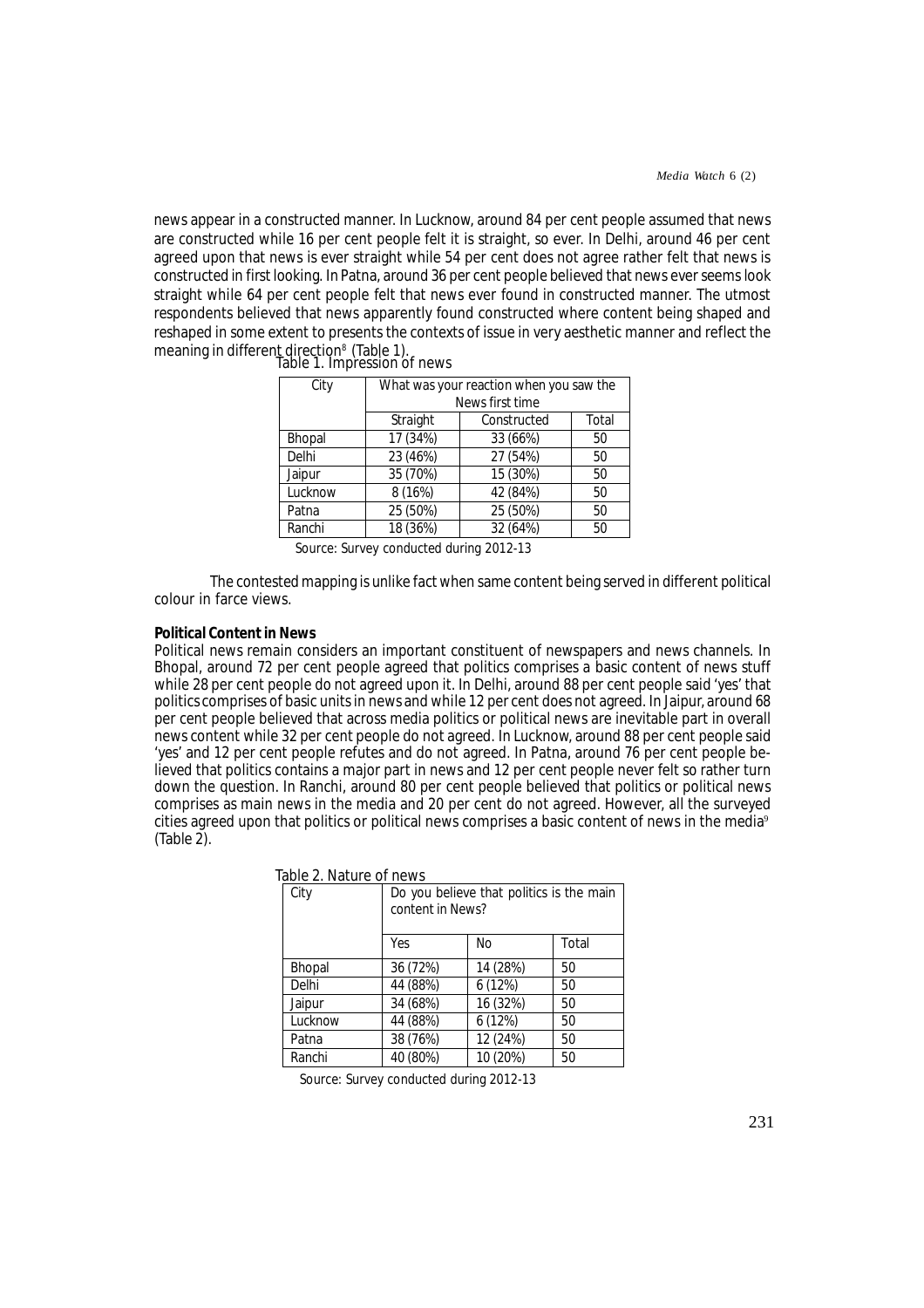All the surveyed cities have answered more or less in the same manner. In Bhopal, around 70 per cent people believed that TV channels are manipulating more while around 30 per cent people believed newspapers can manipulate the news some extent. In Delhi, around 74 per cent people believed on the question that TV had more skills and can manipulate the news (issue) very easily in compare to newspapers have limited option while 26 per cent felt so that newspapers can manipulate issues some extent. In Jaipur, around 68 per cent people agreed upon that TV news channels can manipulate issue very easily while 32 per cent people believed that newspapers could manipulate the issues as well.

In Lucknow, around 66 per cent people agreed that TV could manipulate the issue some extent while 34 per cent people believed that newspapers can exaggerate the issue as well. In Patna, around 68 per cent people felt that TV has power to manipulate the issue while 32 per cent favored to newspapers. In newly created capital city Ranchi, around 80 per cent people believed that TV could manipulate the issue while mere 20 per cent agreed upon the manipulation skills of newspapers. Hence, when asked about the role of media (between TV and newspapers) and its manipulation skills, peoples agreed upon that TV channels can manipulate the issue more and effectively<sup>10</sup> (Table 3).

| City    | Which media can Manipulate the issue more |                   |       |  |
|---------|-------------------------------------------|-------------------|-------|--|
|         | <b>News</b><br>TV<br>Channels             | <b>Newspapers</b> | Total |  |
| Bhopal  | 35 (70%)                                  | 15 (30%)          | 50    |  |
| Delhi   | 37 (74%)                                  | 13 (26%)          | 50    |  |
| Jaipur  | 34 (68%)                                  | 16 (32%)          | 50    |  |
| Lucknow | 33 (66%)                                  | 17 (34%)          | 50    |  |
| Patna   | 34 (68%)                                  | 16 (32%)          | 50    |  |
| Ranchi  | 40 (80%)                                  | 10 (20%)          | 50    |  |

Table 3. Media manipulation

Source: Survey conducted during 2012-13

# **The Politics of News**

The result of the survey envisaged that media emerge as an influential agent over period and even people unilaterally acknowledged the political dimensions and agreed upon that it is shaped politics some extent. However, the dimensions of news have been acknowledged across the cities with varied ranges. In Bhopal, around 92 per cent people felt media as influential agents and some extent influenced the nature of politics. In Delhi, around 78 per cent people believed that media emerge as an agent and shaped and reshaped the political discourse while 22 per cent people do not conceived as influential agents and considered remain neutral over the issue.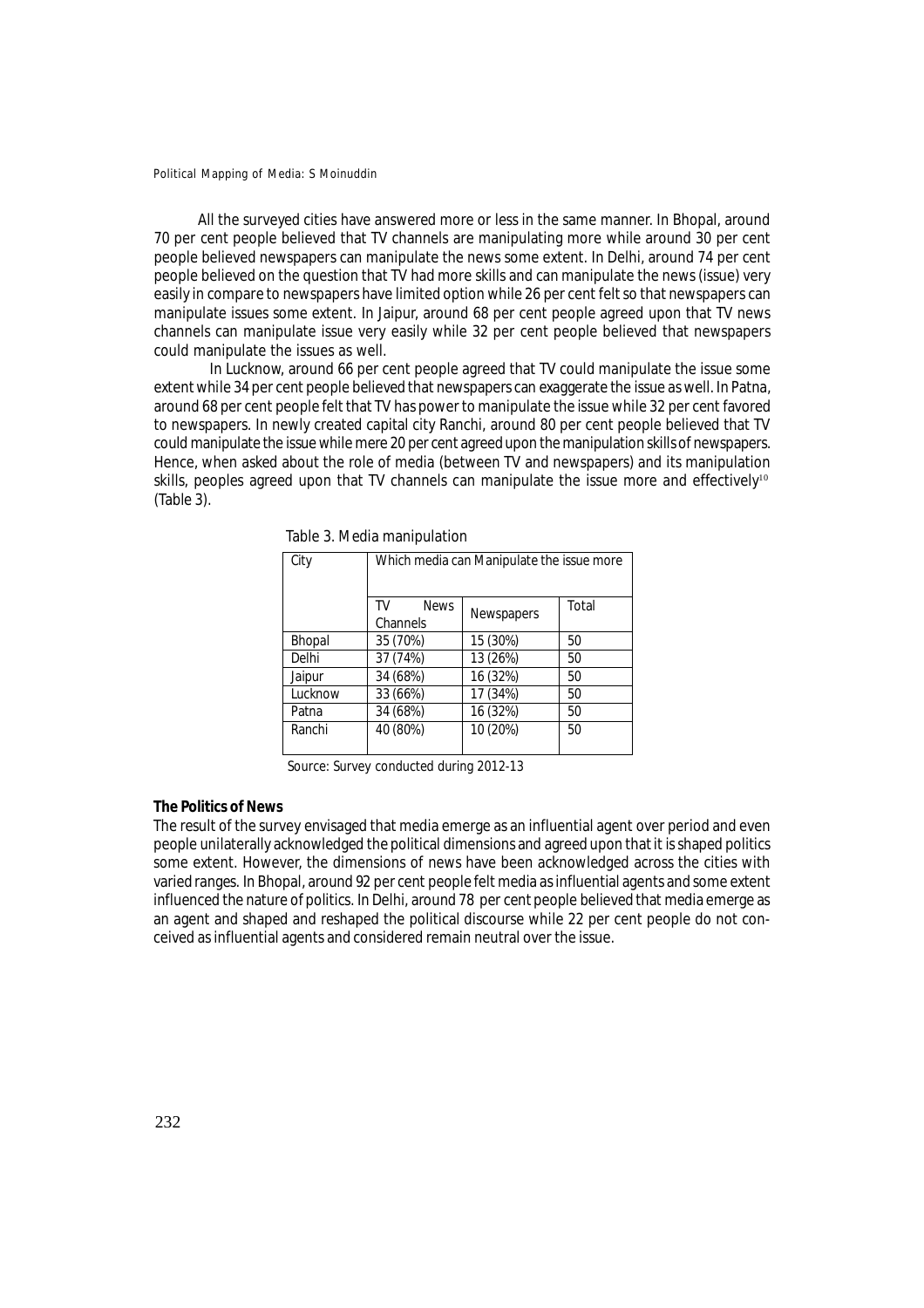| City          | Is Media Affecting Politics |          |       |
|---------------|-----------------------------|----------|-------|
|               |                             |          |       |
|               | Yes                         | No       | Total |
| <b>Bhopal</b> | 46 (92%)                    | 4 (8%)   | 50    |
| Delhi         | 39 (78%)                    | 11 (22%) | 50    |
| Jaipur        | 32 (64%)                    | 18 (36%) | 50    |
| Lucknow       | 41 (82%)                    | 9 (18%)  | 50    |
| Patna         | 43 (86%)                    | 7 (14%)  | 50    |
| Ranchi        | 41 (82%)                    | 9(18%)   | 50    |
|               |                             |          |       |

Table 4. Mediated politics

Source: Survey conducted during 2012-13

In Lucknow, around 82 per cent people considered media shaped politics its political discourse while 18 per cent for any reason does not believed that media as influential agent and have manoeuvring power rather only a medium. In Jaipur, around 64 per cent people believed that media are affected politics and its nature while 36 per cent does not considered media have such power to affect the politics and is not more than a medium. In Patna, around 86 per cent people believed that media followed the politics while 14 per cent does not find any reason to believe media emerge as an influential agent and shaped the politics and its nature too. In Ranchi, around 82 per cent people believed media as an influential agent while 18 per cent people do not considered media as an agent. Peoples are conceding the exercise in news that is affecting politics as well. Politicians used media and even both facilitated by each other for political reason (Table 4).

The politics of news often provides the idea of agenda setting<sup>11</sup> and further it leads a line of thinking in which media supposed to advised people to follow.

# **The Political Mapping of Media**

Issues remained in the centre stage when both media and politics had claimed and counterclaim over it. Issues produced and reproduced every moment by politicians and media at different capacities in a regular interval. The representation of issues may be a ways to understand the 'mediated' processes followed the particular issue. Issues are very much in the spatiality but only few of them noticed and acknowledged by the institutions/agencies and even peoples, why? Which issue should surfaces? The study presumably considered *three* issues (reservation, corruption and caste) from as bases and mapping the politics of media in various ways. How these issues implicitly and explicitly linked with media and politics or in other words issue are by product of media and politics. The study revealed that the cities are sensitive to a specific issue and established a new identity parallel to older identity over time where both media and politics played an inevitable role (Table 5).

The reservation news become popular with Jaipur and considered much sensitive news when 64 per cent people believed that news considered as important news or political discourse while in other cities the issue of reservation does not able to attracts much attention. In Delhi, around 10 per cent people and in Lucknow, around 8 per cent people thought that the reservation issue is drawn people's attention. In Bhopal, around 14 per cent people considered reservation news played an active role while in Patna, around 12 per cent and in Ranchi, around 6 per cent people believed that reservation news drawn people's interests and shaping political inquisitive among peoples and considered an important news while it coincides with politics over period in their city.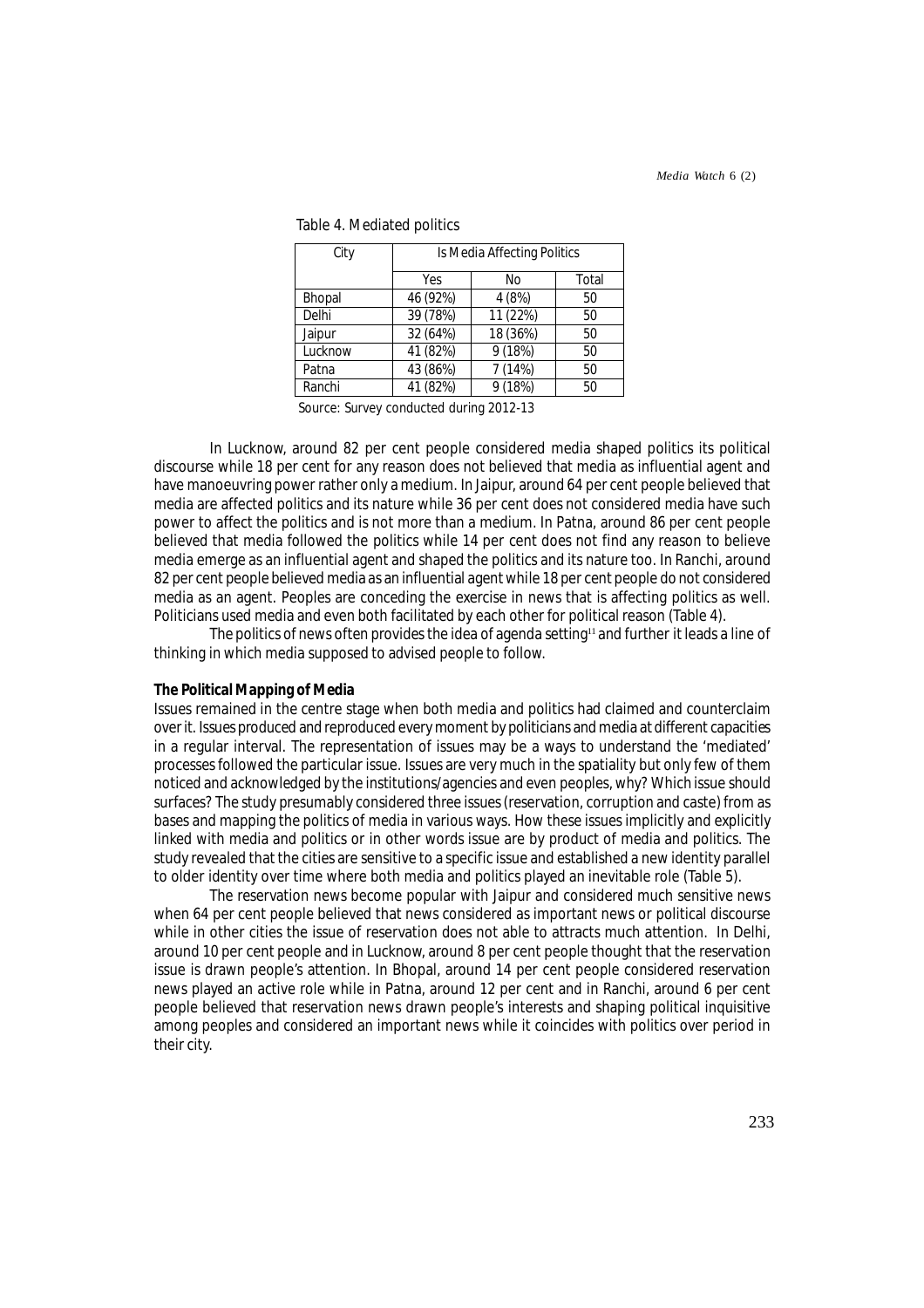| City         | Is your City is Politically Active on following Issue: |            |           |       |
|--------------|--------------------------------------------------------|------------|-----------|-------|
|              | Reservation, Corruption and Caste                      |            |           |       |
|              | Reservation                                            | Corruption | Caste     | Total |
| Bhopal       | 7 (14%)                                                | 30 (60%)   | 13 (26%)  | 50    |
| <b>Delhi</b> | $5(10\%)$                                              | 36 (72%)   | 9(18%)    | 50    |
| Jaipur       | 32 (64%)                                               | 13 (26%)   | $5(10\%)$ | 50    |
| Lucknow      | 4(8%)                                                  | 13 (26%)   | 33 (66%)  | 50    |
| Patna        | 6(12%)                                                 | 16 (32%)   | 28 (56%)  | 50    |
| Ranchi       | 3(6%)                                                  | 44 (88%)   | 3(6%)     | 50    |

| Table 5. Mapping the mediated politics |  |  |
|----------------------------------------|--|--|
|----------------------------------------|--|--|

Source: Survey conducted during 2012-13

Jaipur shows much sensitive to the reservation news in compare to other cities? The issue is traced from every corner but the response from Jaipur was different than rest other surveyed cities. The issue of reservation discussed in various ways in the city wherein media played an important role. The long stand demand of Gujjar reservation and reservation for forward class were shaped and reshaped in various political colour in the city. The news was a reflection of media wherein media provided more news in the concerned issue while other issues of course running parallels to it but not competing with reservation news in the city. Thus, Jaipur mapped as more sensitive to reservation news or in other words media mapped the city which preferred to talk the reservation issue than any other issue<sup>12</sup>.

The corruption news was ever in between the news or other issues but since Anna Hazare's movement against corruption for Jan-lokpal*,* the corruption issue become a political tool or centre stage and envisages the peoples to make view upon it for fight against social menace. The issue has been noticed in almost all surveyed cities and the issue was more talked in Bhopal, where around 60 per cent people considered the issue is in the people's domain through media in various shapes and natures. In Delhi, around 72 per cent people believed that the corruption news discussed in the street of the city in myriad ways. In Ranchi, around 88 per cent people dailies interacting with corruption news through media and corruption issue while it often discussed in line of swindles of public funds happened in the past few years or as a part of financial mismanagement in the government. In these cities, corruption news attracted more attention and even discussed in public domain at best in compare to reservation news. The cities of Bhopal, Delhi and Ranchi where corruption news talked utmost in compare to other issue while other issues remain in circulation but not competed with corruption news.<sup>13</sup> The image of these cities was carved as where peoples talked much on corruption or in other words these cities were talked corruption news wherein media traced people's gossips the at best.

The caste news considered one of older issues in India and often appeared across media whereas both people and politicians discussed the issue at length through various platforms. Two cities like Patna and Lucknow exposed to caste news more in compare to other surveyed cities.<sup>14</sup> In Patna, around 56 per cent people believed that the caste issue appeared in the media in various colours and shade while in Lucknow, around 66 per cent believed that the caste news is very much in the public domain wherein media played an instrumental role and shaping and reshaping the issue in various ways for different reasons.

# **Conclusion**

Media and politics (political system) both works as institutions and working together for business, political gimmick and popularity driven. The acknowledgement of above discussed issues might be specific and its spread is limited but there are possibilities that there would have numbers of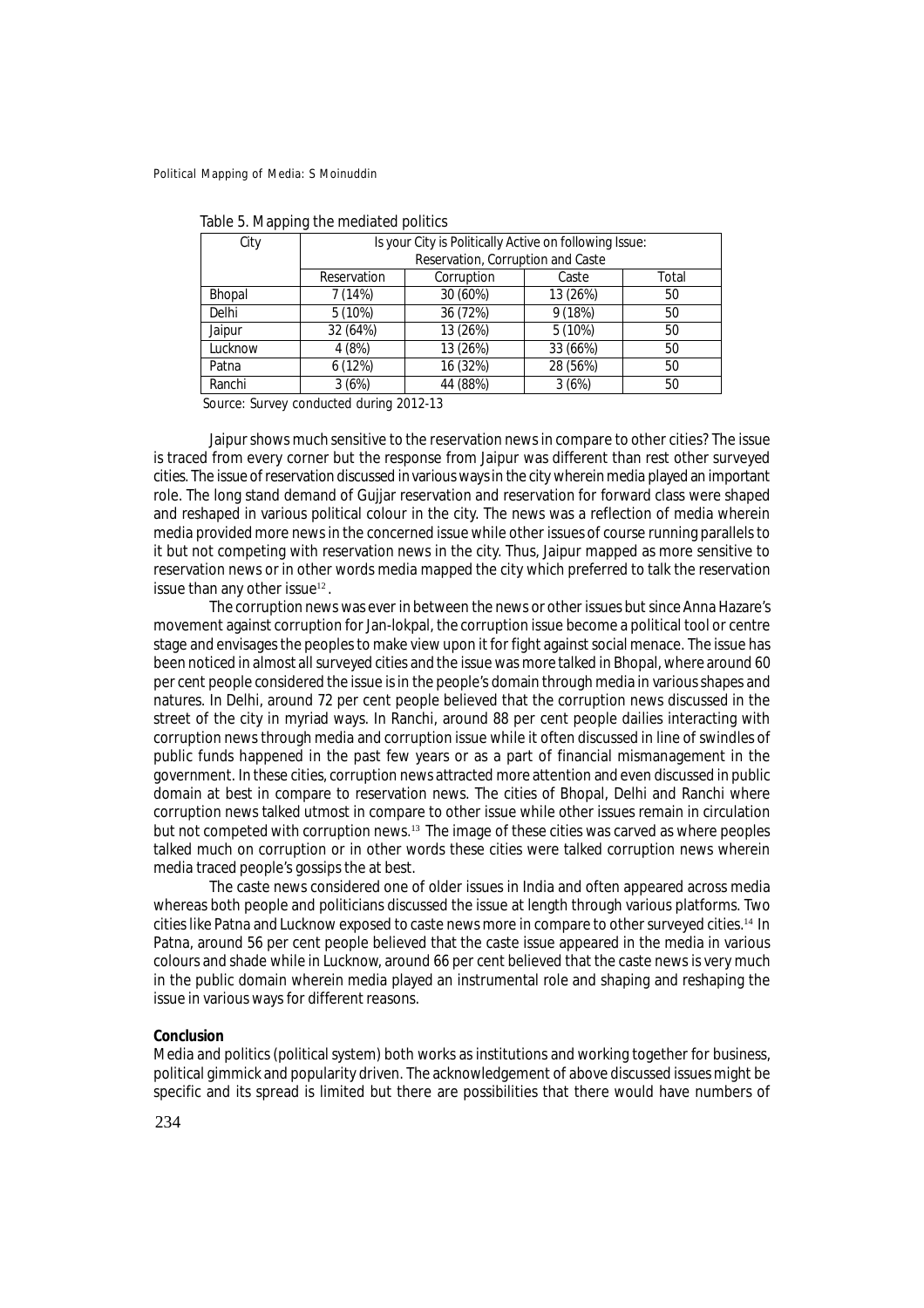issues across the spatiality apart from reservation, caste and corruption. These issues were discussed in the Parliament election of 2014 in myriad ways. Each issue had own importance and a separate domain area where the issue found active: politically, socially and culturally, and shaped the identity of the spatial (region) in various forms. The issues like reservation, caste and corruption considered divisible issue now days but there must have some more issues in the public domain which media failed to trace it. The study conducted in limited scales (only northern capital cities) wherein each city had own domains of issues and media paints the city with specific issue which become a new identity apart from traditional identity of the city. However, the scale of the study should make nations as units for better understanding of media and its application and its impact over space. How media visualized a space (for example; Jaipur was sensitive to reservation news while Delhi was sensitive to corruption news and Patna was sensitive to caste news as well). Media had own way to visualize the space for various reasons including business might be one decisive factor. Meanwhile, politics shaped these discourses on political reason. Hence, media, politics and space ever conjoined and one of them changed would leave imprint on other, therefore, it is better to check the sensitiveness of issue before setting stages for play. The issue of corruption, reservation and caste become a base issue where media and politics provides all breeding facilities to germinate for specific political purpose including future scope for political ordering in various parameters. In sum up, the study concedes that issues are travelling free across the space and touched each and every space unilaterally but stayed in some space where it find more suitable political and media support over time and again surfaced in the same space with different capacities.

Acknowledgement: Author is thankful to ICSSR, New Delhi for financial support and CSDS for project affiliation.

#### **Note**

- 1 Mapping is a contentious project and considering a base understanding from where an individual or organization mustering authority at myriad capacity. Why maps are necessary for execution of any project and how does a map mulling a process of exclusion/inclusion of any boundary, point, location, forest, natural vegetation and territory, etc. How does identifying any locality/space/ place/region/nation in the map, of course, through specific assigned features, name, sign, other semiotics code is indeed helping us to know the exact place/space and what we are supposed to looking in the map (Monmonier, 1996; Black, 1997; MacEachren, 2008). How does politics assigned in the map and for what purpose doing mapping (Crampton, 2010). "Maps have played and play a major role in politics, both international and domestic, reflecting the powerful ability of visual images and messages to represent and advance agendas" (Black, 1997: 9). Mapping and politics has entwined relationship at both global and local scale in order to subscribe emerging views in term of power, knowledge, space, timing, identity and politics, etc.
- 2 It is about spatial contexts when one space is different from another space. How one space is different and at what basis some other organization or institutions (Including media) making different to each other as well. Henry Lefebvre (1991) argued in his book *The Production of Space* how every moments spaces producing in myriad capacities in order to address the requirements.
- $^{\rm 3}$  Geographical region is about a cultural set of knowledge that why a particular region is active to a issue while other region is passive on the same issue. India where each region has own set of cultural, political, social and economical practices and these region supposed to acts as per their socio-cultural identity.
- 4 He led the movement and demands for reservation to the peoples of Gujjar community which spread in the state. He put forth the arguments that the peoples of Gujjar community are also backward and his socio-economic status is too weak even worse than Meena community which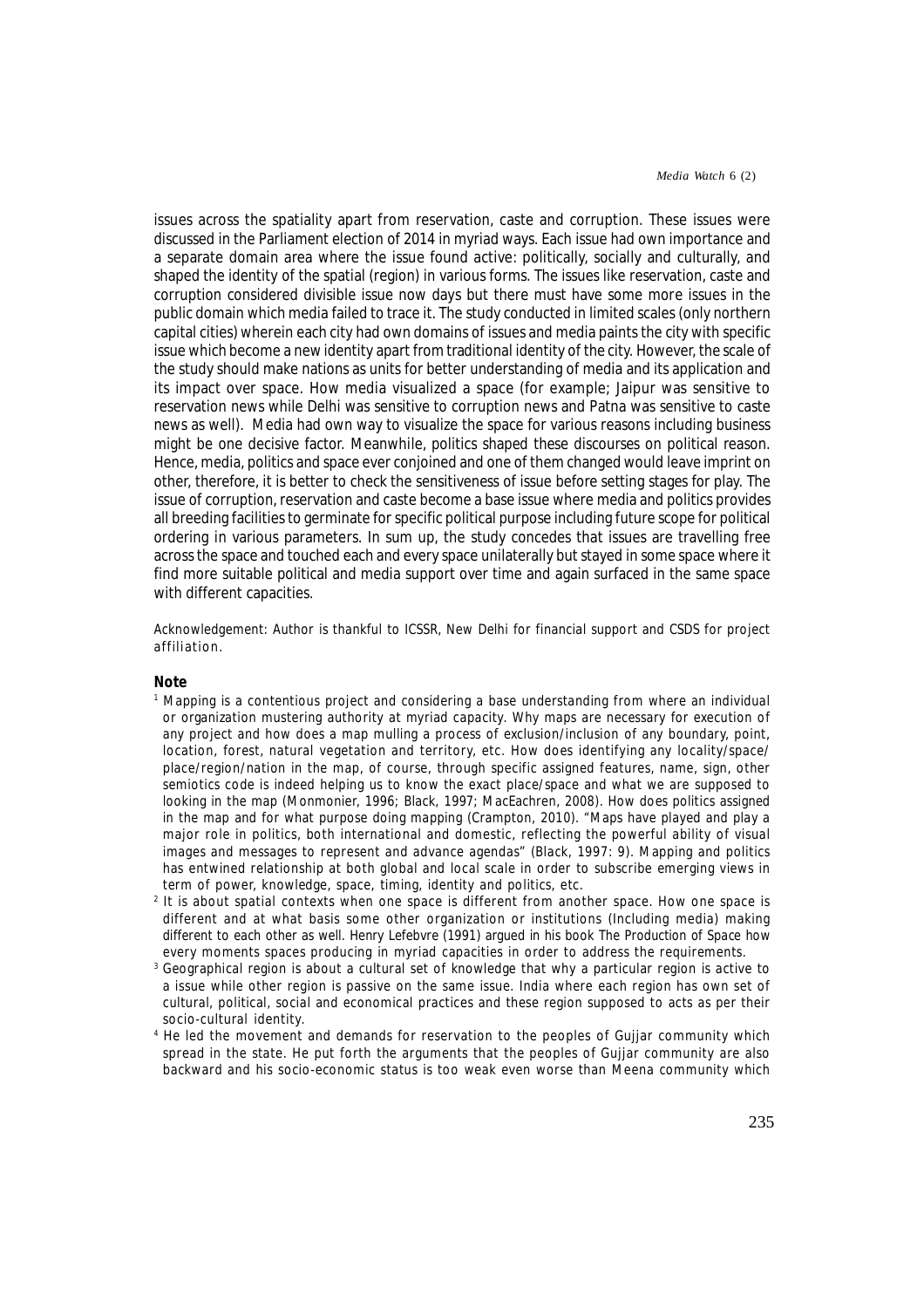enjoy the STs Reservation benefits. Meanwhile both the community living together in the region and due to reservation the peoples of Meena community become developed while Gujjar community lacked development.

- 5 All aspects of life including social, cultural, political and economical somehow governed by caste factor even political understanding reached at consensus through caste.
- $^{\rm 6}$  He is known social activist and fought several cases against corruption and specially known for Jan- lokpal agitation in which he made week long fast over the issue in order to check corruption in government functionaries.
- 7 Henri Lefebvre calls it 'representational spaces' in his book *The Production of Space* (1991: 39). On the foundations of first space, second space and the third space it can describe as a creative recombination and extension of spaces. The first space is about the "real" material world while second space is about the reality though "imagined" representation of spatiality and as proceeding into third space where "real" and "imagined" combined to represents the world. The real and imagined feature easily found across the media including audio-visual and print. However, Lefebvre do not directly acknowledge the media as virtual space rather he emphasis on the heterogeneity of space in myriad senses. Further, see. Soja, Edward. (1996). *Third Space: Journey to loss Angles and other Real and Imagined Places.* London: Blackwell.
- 8 An impression of news can understand as words from news anchor like Rajdeep Sardesai (2006) when he once differentiated between 'manipulation' and 'bias' in the news that how a news can categorised in following line of views. Although, news ever had motives and behind motives a section of influence worked in order to release the imprint upon the issue accordingly what they wished. So, news becomes a tool to impress the readers/listeners accordingly what a section wants what the people believed.
- 9 Politics comprises a basic content in news. Peoples are agreed that the political contents in news over period increased and every news had some political shadows are visible proportionally as well.
- $10$  Sudhanshu Ranjan (2006) argues that "TV is essentially different from the print media in the sense that it is meant not only for literate. It is accessible to all, irrespective of literacy, class, sex, or age. That is why some people denounce it as a corrupting medium." Hence, TV has technical aspects where the chances for manipulation are little high than print medium where juggling of words can influence the news more.
- <sup>11</sup> Dr. Max McCombs and Dr. Donald Shaw in his Chapel Hill study (1968) demonstrated the agenda setting how media influenced the election issues. However, agenda setting is something like to influence the public agenda through specific mode of presentation, language, style.
- <sup>12</sup> The response of Jaipur over reservation issue was quite different from rest of surveyed cities. The reservation discourse was inherited in Rajasthan and discussed in various formats over period in both media and political platform as well. The study assumed that why people of Rajasthan agitate only when they know that reservation is common ground and every corner in India is discussed the issue meanwhile only people of Rajasthan demanding reservation and they are doing political mobilization under different political formation, why? What political conditions forced them to do and demand reservation? The role of media was under scrutiny how media played an instrumental role to spread the voice for reservation and remain ignite the issue.
- $13$  The much glare discussion around corruption attracts attention particularly Anna Hazare episode when he declare zero tolerance against corruption and asked the government of India to implements the provisions of Jan-lokpal, prepared by than team Anna members, however, team Anna dismantle later due to political fraction. Henceforth, the issue of corruption were raised and discussed in the media in myriad assumptions. The issue was extensively discussed in Delhi and Bhopal irrespective of presence in every part of the country. Urban space responded the issue instantly but the reason behind the both the cities was that media highlighted some of corruption news and push people to mobilize against it. Some local news of corruption were highlighted by media somehow Phillip the peoples participation in the city earnestly.
- <sup>14</sup> Caste issue is also an inherent issue unlike corruption and reservation issue. The association of